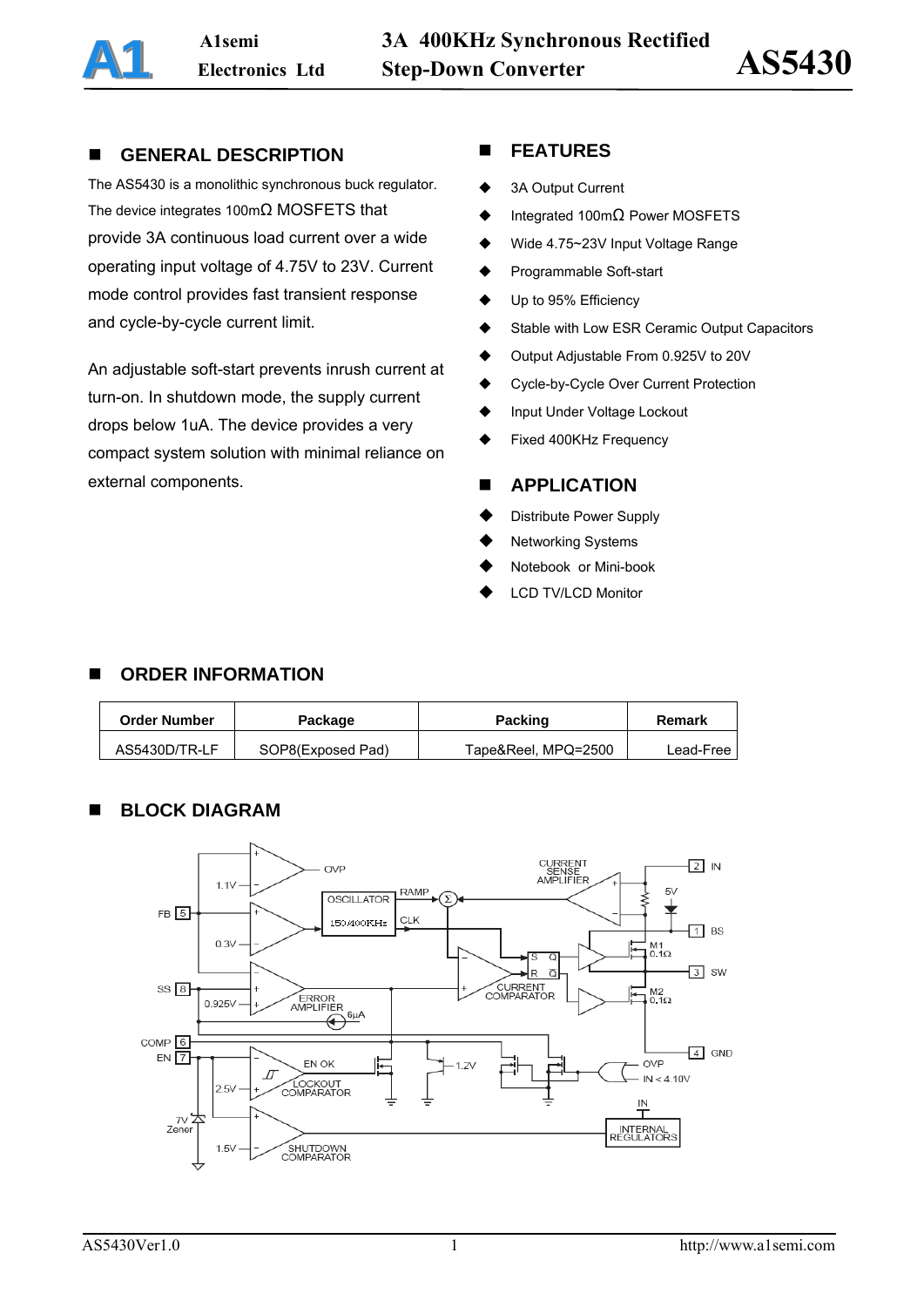

## **PIN CONFIGURATION**



## **PIN DESCRIPTION**

| Pin#           | Name        | Description                                                                                        |
|----------------|-------------|----------------------------------------------------------------------------------------------------|
|                |             | High-side Gate Drive Boost Input.BS suppliers the drive for the high-side N-Channel                |
| 1              | <b>BS</b>   | MOSFET switch. Connect a 0.01uF or greater capacitor from SW to BS to power the high-              |
|                |             | side switch                                                                                        |
| $\overline{2}$ | IN          | Power Input. Input with a 4.75~23V power source. Bypass IN to GND with a suitably large            |
|                |             | capacitor to eliminate noise on the input to the IC.                                               |
| 3              | SW          | Power Switching Output. Switching mode that supplies power to the output. Connect the              |
|                |             | output LC filter from SW to the output load.                                                       |
| 4              | <b>GND</b>  | Ground, connect Exposed Pad to Pin4                                                                |
| 5<br>FB        |             | Feedback Input. FB senses the output voltage to regulate that voltage. Drive FB with a             |
|                |             | resistive voltage divider from the output voltage.                                                 |
| 6              | <b>COMP</b> | Compensation mode. COMP is used to compensate the regulation control loop. Connect a               |
|                |             | series RC network from COMP to GND to compensate the regulation control loop.                      |
| 7              |             | Enable Input. EN is digital input that turns the regulator on or off. Drive EN high to turn on the |
|                | EN          | regulator. Drive it low to turn it off. Pull up with 100KW resistor for automatic startup.         |
|                |             | Soft-start control Input. SS controls the soft-start period.Connect a capacitor from SS to GND     |
| 8              | <b>SS</b>   | to set the soft-start period. A 0.01uF capacitor sets the soft-start period to 15ms. To disable    |
|                |             | the soft-start feature, leave SS unconnected.                                                      |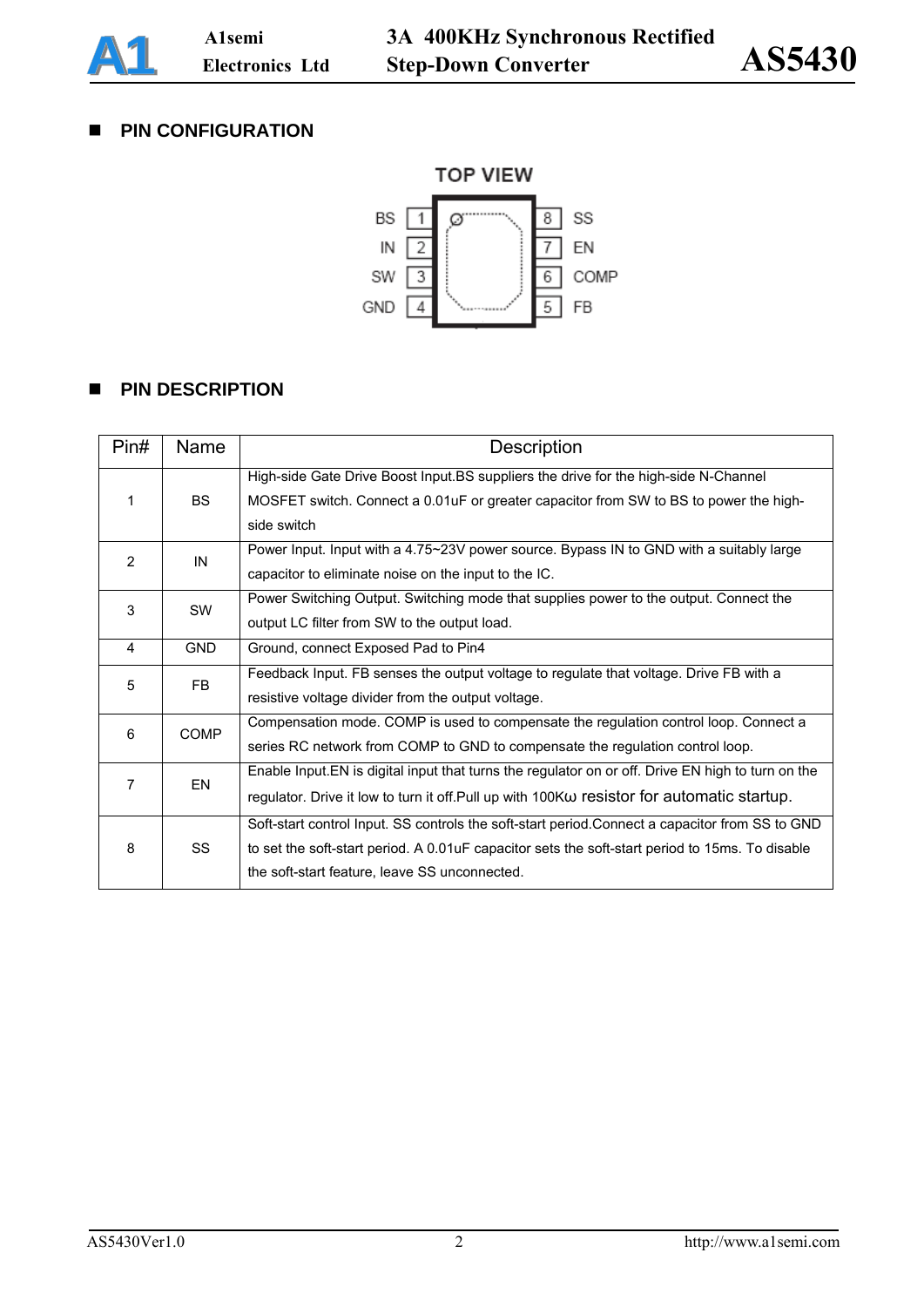# **ABSOLUTE MAXIMUM RATING**<sup>(Note1)</sup> **OPERATION RATING**<sup>(Note2)</sup>

| Input Voltage, V <sub>IN</sub> ---------------------------------- -0.3V to 26V        | Input Voltage, $V_{IN}$ -------------------------- 4.75V to 23V      |
|---------------------------------------------------------------------------------------|----------------------------------------------------------------------|
| Switch Voltage, $V_{SW}$ -------------------------- -1V to $V_{IN}$ +0.3V             | Output Voltage, V <sub>SW</sub> ---------------------- 0.925V to 20V |
| Bootstrap Voltage, $V_{BS}$ -------------V <sub>SW</sub> -0.3V to V <sub>SW</sub> +6V | Operation Temperature------------------ - - 20℃ to +85℃              |
| Enable/UVLO Voltage, $V_{EN}$ ------------------------ -0.3V to 6V                    |                                                                      |
| Comp Voltage, V <sub>comp</sub> -------------------------------- -0.3V to 6V          | <b>THERMAL RESISTANCE(Note3)</b>                                     |
| Feedback Voltage, V <sub>FB</sub> ----------------------------- -0.3V to 6V           | 50℃/W                                                                |
| Storage Temperature Range, $T_{\text{S}}$ ---------- -55°C to 150°C                   |                                                                      |
|                                                                                       |                                                                      |
| Junction Temperature, $T_{\text{J}}$ ------------------------------- 150 °C           |                                                                      |

| Input Voltage, VIN------------------------             | 4.75V to 23V  |
|--------------------------------------------------------|---------------|
| Output Voltage, V <sub>SW</sub> ---------------------- | 0.925V to 20V |
| Operation Temperature----------------- -20°C to +85°C  |               |

# THERMAL RESISTANCE<sup>(Note3)</sup>

|  | $50^{\circ}$ C/W |
|--|------------------|
|  | 10℃/W            |

## **■** ELECTRICAL CHARACTERISTICS(V<sub>IN</sub>=12V,T<sub>A</sub>=+25℃,unless otherwise noted)

| <b>Parameter</b>                    | <b>Test Conditions</b>         | Min | <b>Typ</b> | <b>Max</b> | <b>Units</b>  |
|-------------------------------------|--------------------------------|-----|------------|------------|---------------|
| <b>Shutdown Supply Current</b>      | $V_{EN} \leq 0.3V$             |     | 0.3        | 3.0        | uA            |
| <b>Supply Current</b>               | $V_{EN}$ 2.6V, $V_{FB}$ = 1.0V |     | 1.3        | 1.5        | mA            |
| Feedback Voltage                    | 4.75V≤V <sub>IN</sub> ≤23V     | 900 | 925        | 950        | mV            |
| Feedback Overvoltage Threshold      |                                |     | 1.1        |            | V             |
| <b>Error Amplifier Voltage</b>      |                                |     | 480        |            | V/V           |
| Error Amplifier Transconductance    | $\Delta I_C = \pm 10$ uA       |     | 800        |            | uA /V         |
| High-side Switch-On Resistance      |                                |     | 100        |            | $m\Omega$     |
| Low-side Switch-On Resistance       |                                |     | 100        |            | $m\Omega$     |
| High-side Switch Leakage            | $V_{EN} = 0V, V_{SW} = 0V$     |     | 1          | 10         | uA            |
| <b>Upper Switch Current Limit</b>   |                                | 4.0 | 6.0        |            | A             |
| <b>Lower Switch Current Limit</b>   |                                |     | 0.9        |            | A             |
| <b>COMP</b> to Current Sense        |                                |     | 5.2        |            | AV            |
| Transconductance                    |                                |     |            |            |               |
| <b>Oscillator Frequency</b>         |                                | 350 | 400        | 450        | <b>KHz</b>    |
| <b>Short Circuit Frequency</b>      | $V_{FB} = 0V$                  |     | 150        |            | <b>KHz</b>    |
| Maximum Duty Cycle                  | $V_{FB} = 0.8V$                |     | 90         |            | $\frac{0}{0}$ |
| Minimum On Time                     |                                |     | 120        |            | nS            |
| EN Shutdown Threshold Voltage       | V <sub>EN</sub> Rising         | 1.1 | 1.5        | 2.0        | $\vee$        |
| EN Shutdown Threshold Voltage       |                                |     | 200        |            | mV            |
| <b>Hysterisis</b>                   |                                |     |            |            |               |
| <b>EN Lockout Threshold Voltage</b> |                                | 2.2 | 2.5        | 2.7        | $\vee$        |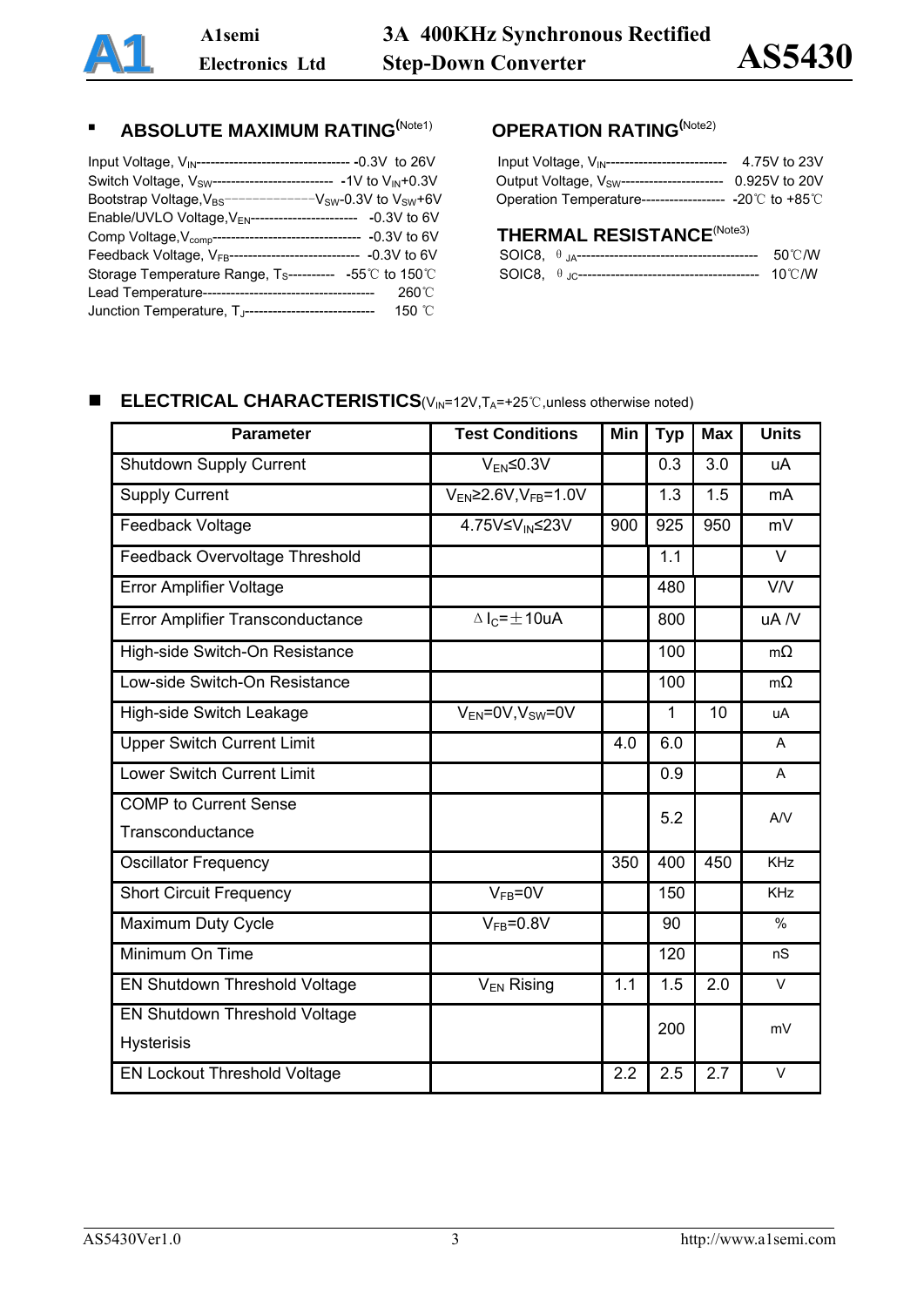## **ELECTRICAL CHARACTERISTICS**(CONTINOUS)

| <b>Parameter</b>                    | <b>Test Conditions</b> | Min  | Typ  | Max  | <b>Units</b> |
|-------------------------------------|------------------------|------|------|------|--------------|
| <b>EN Lockout Hysterisis</b>        |                        |      | 210  |      | mV           |
| Input UVLO Threshold Rising         | $V_{IN}$ Rising        | 3.80 | 4.20 | 4.40 |              |
| Input UVLO Threshold Hysteresis     |                        |      | 210  |      | mV           |
| Soft-start Current                  | $V_{SS} = 0V$          |      | 6.5  |      | uA           |
| Soft-start Period                   | $C_{SS} = 0.1$ uF      |      | 15   |      | ms           |
| Thermal Shutdown <sup>(Note4)</sup> |                        |      | 160  |      | ℃            |

**Note1**: Exceeding these rating may damage the device.

**Note2**: The device is not guaranteed to function outside of its operation conditions

**Note3**: Measured on approximately 1" square of 1 oz copper.

**Note4**: Guaranteed by design.

## **TYPICAL APPLICATION**

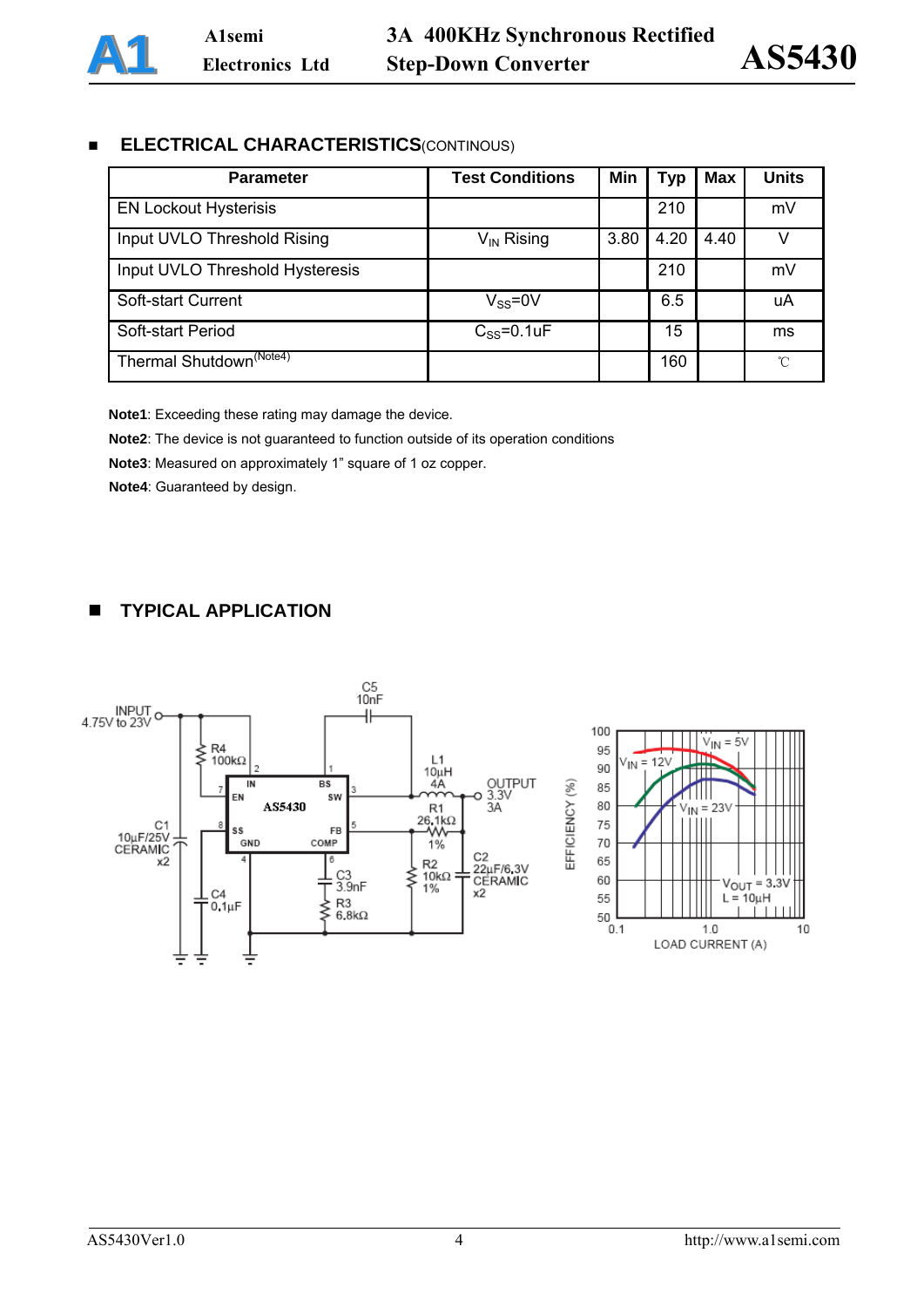## **DETAILED DESCRIPTION**

### **Functional Description**

The AS5430 is a synchronous rectified, current mode, step-down regulator.It regulates input voltage from 4.75V to 23V down to an output voltage as low as 0.925V,and supplies up to 3A of load current.

The AS5430 uses current-mode control to regulate the output voltage.The output voltage is measured at FB through a resistive voltage divider and amplified through the internal transconductance error amplifier.The voltage at the COMP pin is compared to the switch current measured internally to control the output voltage.

## **Application Information COMPONENT SELECTION INDUCTOR**

#### Setting the Output Voltage

The output voltage is set using a resistive voltage divider from the output voltage to FB.The voltage divider the output voltage down by the radio:

$$
V_{FB} = V_{OUT} \frac{R2}{R1 + R2}
$$

Where  $V_{FB}$  is the feedback voltage and  $V_{OUT}$  is the output voltage. Thus the output voltage is:

$$
V_{\text{OUT}} = 0.925 \times \frac{R1 + R2}{R2}
$$

R2 can be as high as 100kΩ,but a typical value is 10kΩ.Using the typical value for R2,R1 is determined by:

$$
R1 = 10.81 \times (V_{OUT} - 0.925)
$$
 (k $\Omega$ )

For example,for a 3.3V output voltage,R2 is 10kΩ, and R1 is 26.1kΩ.Table 1 lists recommended Resistance values of R1 and R2 for standard output voltage

Table1--Recommended Resistance Values

| $V_{\text{out}}$ | $R1(k\Omega)$ | $R2(k\Omega)$ |
|------------------|---------------|---------------|
| 1.8V             | 9.53          | 10            |
| 2.5V             | 16.9          | 10            |
| 3.3V             | 26.1          | 10            |
| 5V               | 44.2          | 10            |
| 12V              | 121           | 10            |

The converter uses internal N-Channel MOSFET switches to step-down the input voltage to the regulated output voltage.Since the high side MOSFET requires a gate voltage greater than the input voltage,a boost capacitor connected between SW and BS is needed to drive the high side gate. The boost capacitor is charged from the internal 5V rail when SW is low. When the AS5430 FB pin exceeds 20% of the nominal regulation voltage of 0.925V,the over voltage comparator is tripped and the COMP pin and the SS pin are discharged to GND,forcing the high-side switch off.

The inductor is required to supply constant current to the output load while being driven by the switched input voltage. A larger value inductor will result in less ripple current that will result in lower output ripple voltage. However, the larger value inductor will have a larger physical size, higher series resistance, and/or lower saturation current. A good rule for determining the inductance to use is to allow the peak-to-peak ripple current in the inductor to be approximately 30% of the maximum switch current limit. Also,make sure that the peak inductor current is below the maximum switch current limit. The inductance value can be calculated by:

$$
L = \frac{V_{OUT}}{f_s \times \Delta I_L} \times \left(1 - \frac{V_{OUT}}{V_{IN}}\right)
$$

Where  $V_{OUT}$  is the output voltage,  $V_{IN}$  is the input voltage,  $f_s$  is the switching frequency, and  $\Delta I_l$  is the peak-to-peak inductor ripple current.

Choose an inductor that will not saturate under the maximum inductor peak current. The peak inductor current can be calculated by:

$$
I_{LP} = I_{LOAD} + \frac{V_{OUT}}{2 \times f_S \times L} \times \left(1 - \frac{V_{OUT}}{V_{IN}}\right)
$$

Where  $I_{\text{LOAD}}$  is the load current. The choice of which style inductor to use mainly depends on the price vs.size requirements and any EMI requirements.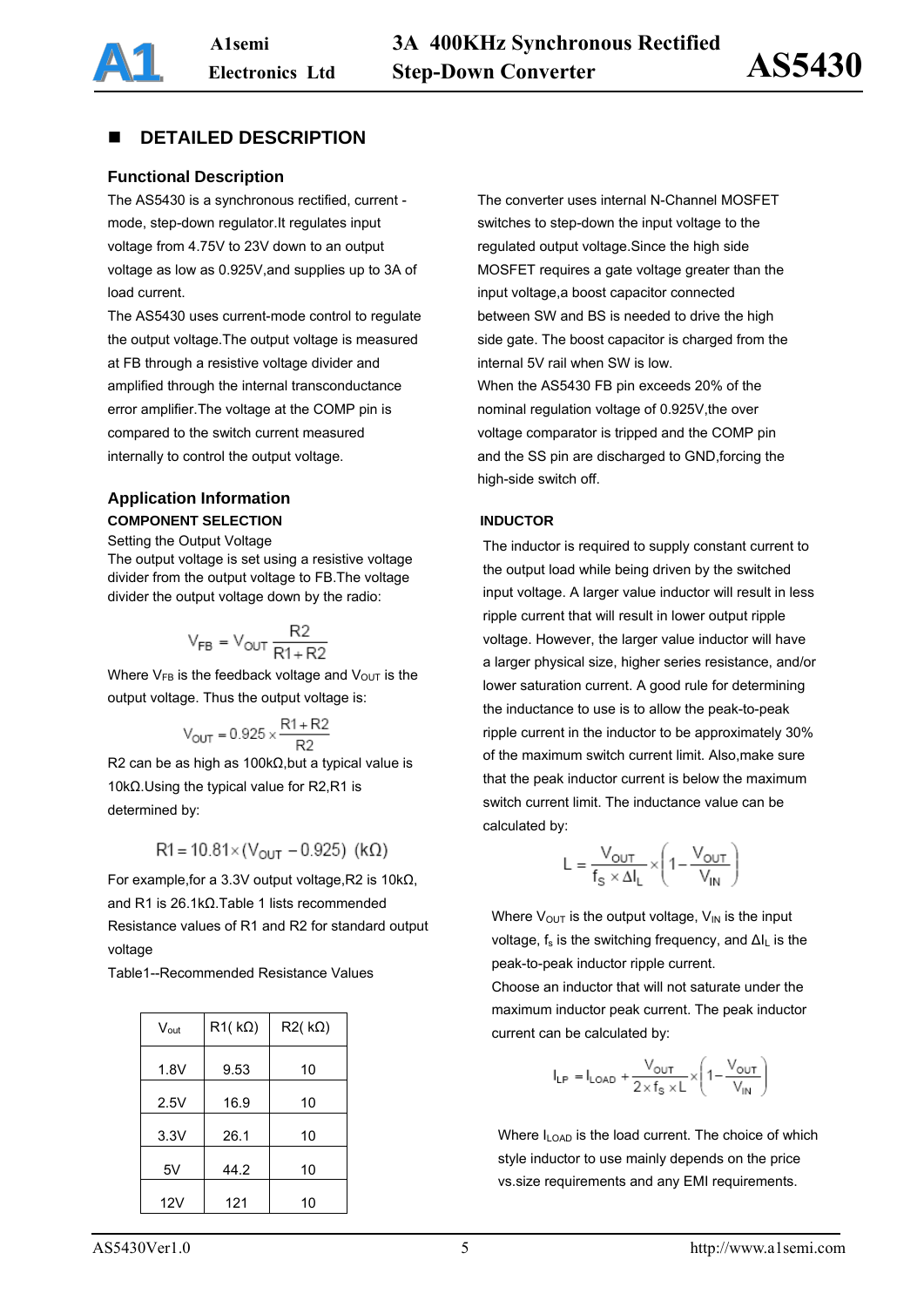#### **OPTIONAL SCHOTTKY DIODE**

During the transition between high-side switch and low-side switch, the body diode of the low-side power MOSFET conducts the inductor current. The forward voltage of this body diode is high. An optional schottky diode may be paralleled between the SW pin and GND pin to improve overall efficiency. Table2 lists example schottky diodes and their manufacturers.

| Part#        | Voltage/Current<br>Rating | Vendor                     |
|--------------|---------------------------|----------------------------|
| <b>B130</b>  | 30V,1A                    | Diodes                     |
| <b>SK130</b> | 30V, 1A                   | Diodes                     |
| MBRS130      | 30V, 1A                   | International<br>Rectifier |

#### Table2—Diode Selection Guide

#### **INPUT CAPACITOR**

 supply the AC current to the step-down converter The input current to the step-down converter is discontinuous, therefore a capacitor is required to while maintaining the DC input voltage. Use low ESR capacitors for the best performance. Ceramic capacitors are preferred,but tantalum or low-ESR electrolytic capacitors may also suffice. Choose X5R or X7R dielectrics when using ceramic capacitors. Since the input capacitor absorbs the input switching current it requires an adequate ripple current rating. The RMS current in the input capacitor can be estimated by:

$$
I_{C1} = I_{\text{LOAD}} \times \sqrt{\frac{V_{\text{OUT}}}{V_{\text{IN}}}} \left( 1 - \frac{V_{\text{OUT}}}{V_{\text{IN}}} \right)
$$

The worst-case condition occurs at  $V_{in}$ =2 $V_{OUT}$ , where  $I_{CIN}$ = $I_{LOAD}$ /2. For simplification ,choose the input capacitor whose RMS current rating greater than half of the maximum load current. The input capacitor can be electrolytic,tantalum or ceramic. When using electrolytic or tantalum or capacitors,a small, high quality ceramic capacitor, i.e. 0.1uF, should be placed as close to the IC as possible. When using ceramic capacitors,make sure that they have enough capacitance to provide sufficient charge to prevent excessive voltage ripple at input. The input Voltage ripple for low ESR capacitors can be estimated by:

 $\Delta V_{IN} = \frac{I_{LOAD}}{C1 \times f_S} \times \frac{V_{OUT}}{V_{IN}} \times \left(1 - \frac{V_{OUT}}{V_{IN}}\right)$ 

Where C1 is the input capacitance value.

#### **OUTPUT CAPACITOR**

The output capacitor is required to maintain the DC output voltage. Ceramic, tantalum, or low ESR electrolytic capacitors are recommended. Low ESR capacitors are preferred to keep the output voltage ripple low. The output voltage ripple can be estimated by:

$$
\Delta V_{OUT} = \frac{V_{OUT}}{f_S \times L} \times \left(1 - \frac{V_{OUT}}{V_{IN}}\right) \times \left(R_{ESR} + \frac{1}{8 \times f_S \times C2}\right)
$$

Where C2 is the output capacitance value and RESR is the equivalent series resistance(ESR) value of the output capacitor. In the case of ceramic capacitors, the impedance at the switching frequency is dominated by the capacitance. The output voltage ripple is mainly caused by the capacitance. For simplification, the output voltage ripple can be estimated by:

$$
\Delta V_{\text{OUT}} = \frac{V_{\text{OUT}}}{8 \times f_{\text{S}}^2 \times L \times C2} \times \left(1 - \frac{V_{\text{OUT}}}{V_{\text{IN}}}\right)
$$

In the case of tantalum or electrolytic capacitors, the ESR dominates the impedance at the switching frequency. For simplification, the outout ripple can be approximated to:

$$
\Delta V_{\text{OUT}} = \frac{V_{\text{OUT}}}{f_{\text{S}} \times L} \times \left(1 - \frac{V_{\text{OUT}}}{V_{\text{IN}}}\right) \times R_{\text{ESR}}
$$

The characteristics of the output capacitor also affect the stability of the regulation system. The AS5430 optimized for a wide range of capacitance and ESR values.

#### **COMPENSATION COMPONENTS**

AS5430 employs current mode control for easy compensation and fast transient response. The system stability and transient response are controlled through the COMP pin. COMP pin is the output of the internal transconductance error amplifier. A series capacitor-resistor combination sets a pole-zero combination to control the characteristics of the control system.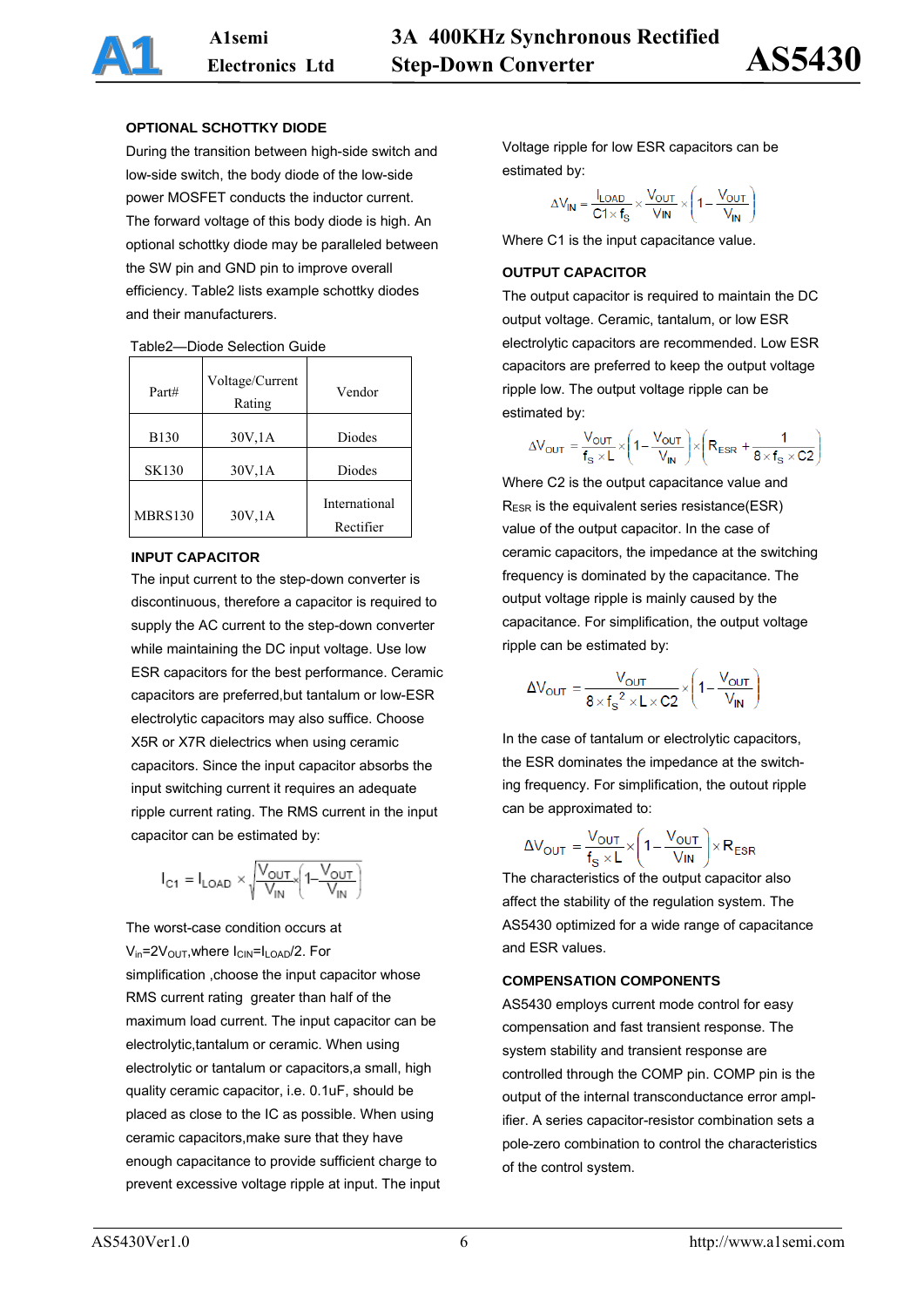The DC gain of the voltage feedback loop is given by:

$$
A_{\text{VDC}} = R_{\text{LOAD}} \times G_{\text{CS}} \times A_{\text{EA}} \times \frac{V_{\text{FB}}}{V_{\text{OUT}}}
$$

Where  $V_{FB}$  is the feedback voltage 0.925V; A<sub>VEA</sub> is the error amplifier voltage gain,  $G_{CS}$  is the current sense transconductance and  $R_{\text{LOAD}}$  is the load resistor value.

The system has two poles of importance. One is due to the compensation capacitor(C3) and the ou output resistor of the error amplifier, and the other is due to the output capacitor and the load resistor. These poles are located at:

$$
f_{P1} = \frac{G_{EA}}{2\pi \times C3 \times A_{VEA}}
$$

$$
f_{P2} = \frac{1}{2\pi \times C2 \times R_{LOAD}}
$$

Where  $G_{EA}$  is the error amplifier transconductance. the system has one zero of importance,due to the compensation capacitor(C3) and the compensation resistor(R3). This zero is located at:

$$
f_{Z1} = \frac{1}{2\pi \times C3 \times R3}
$$

The system may have another zero of importance If the output capacitor has a large capacitance and /or a high ESR value. The zero, due to the ESR and capacitance of the output capacitor is located at:

$$
f_{ESR} = \frac{1}{2\pi \times C2 \times R_{ESR}}
$$

In this case,a third pole set by the compensation capacitor(C6) and the compensation resistor (R3) is used to compensate the effect of the ESR zero on the loop gain. This pole is located at:

$$
f_{P3} = \frac{1}{2\pi \times C6 \times R3}
$$

The goal of compensation design is to shape the converter transfer function to get a desired loop gain. The system crossover frequency where the feedback loop has the unity gain is important. lower crossover frequencies result in slower line and load transient responses,while higher crossover frequencies could cause system instability. A good rule of thumb is to set the crossover frequen -cy below one-tenth of the switching frequency. tTo optimize the compensation components,the

Following procedure can be used.

1.Choose the compensation resistor(R3) to set the desired crossover frequency. Determine the R3 value by the following equation:

$$
R3 = \frac{2\pi \times C2 \times f_C}{G_{EA} \times G_{CS}} \times \frac{V_{OUT}}{V_{FB}} < \frac{2\pi \times C2 \times 0.1 \times f_S}{G_{EA} \times G_{CS}} \times \frac{V_{OUT}}{V_{FB}}
$$

Where  $f_C$  is the desired crossover frequency which is typically below one tenth of the switching frequency.

2.Choose the compensation capacitor(C3) to Achieve the desired phase margin. For application With typical inductor values,setting the compensation zero, $f_{Z1}$ , below one-forth of the cross -over frequency provides sufficient phase margin. Determine the C3 value by the following equation:

$$
C3 > \frac{4}{2\pi \times R3 \times f_C}
$$

Where R3 is the compensation resistor.

3.Determine if the second compensation capacitor (C6) is required.It is required if the ESR zero of the Output capacitor is located at less than half of the Switching frequency,or the following relationship is Valid:

$$
\frac{1}{2\pi \times C2 \times R_{FSR}} < \frac{f_S}{2}
$$

If this is the case,then add the second compensa-Tion capacitor(C6) to set the pole  $f_{P3}$  at the loca-Tion of the ESR zero. Determine the C6 value by The equation:

$$
C6 = \frac{C2 \times R_{ESR}}{R3}
$$

### **EXTERNAL BOOTSTRAP DIODE**

It is recommended that an external bootstrap diode be added when the system has a 5V fixed input or the power supply generates a 5V output. This helps improve the efficiency of the regulator. The bootstrap diode can be a low cost one such as 1N4148 or BAT54.



This diode is also recommended for high duty cycle operation(when  $\frac{V_{\text{OUT}}}{V_{\text{IN}}}$  >65% nd output voltage( $V_{\text{OUT}}$ >12V) applications.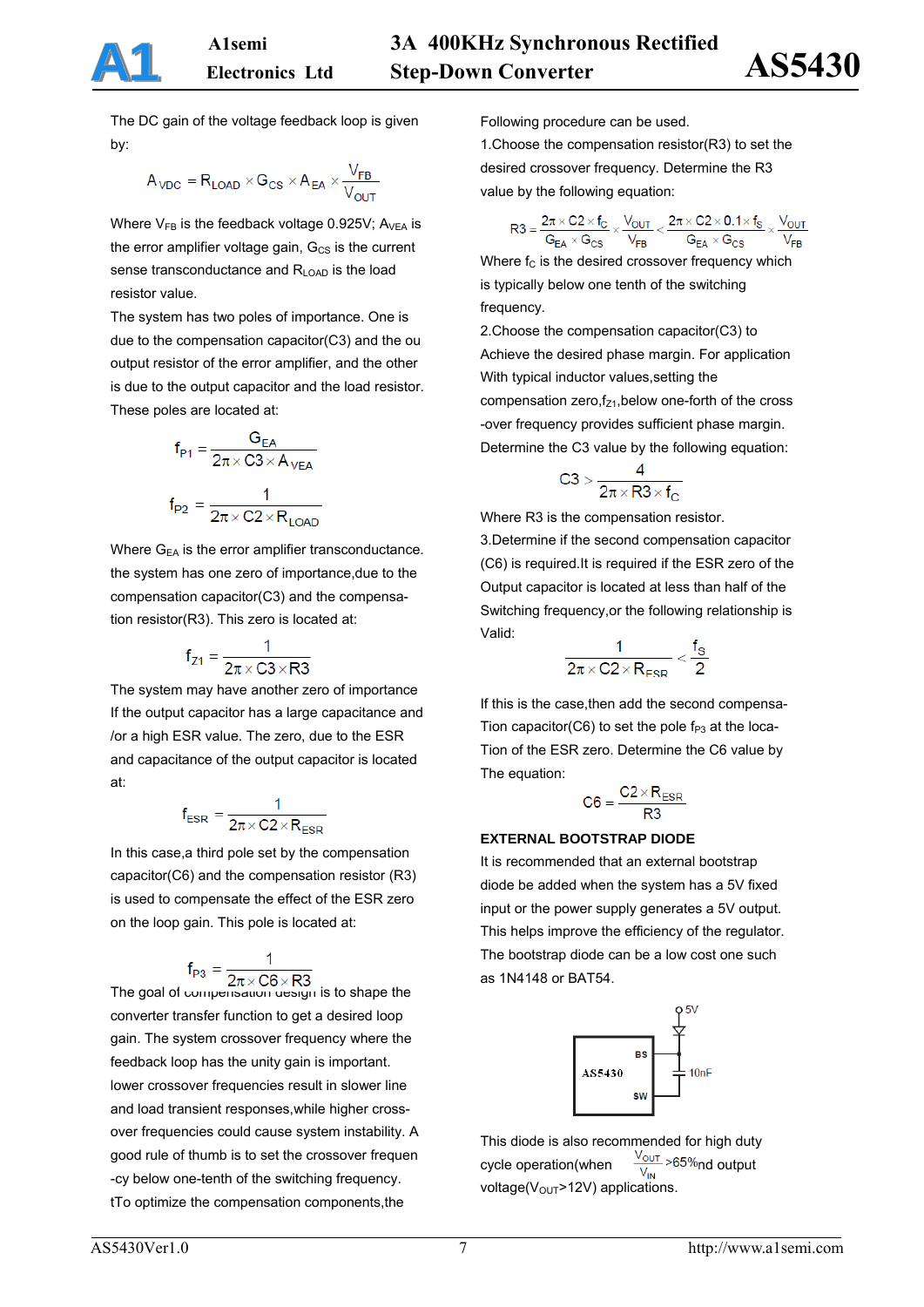# **TYPICAL APPLICATION CIRCUITS**



**Figure 1----AS5430 with 3.3V output, 22uF/6.3V Ceramic Output Capacitor** 



**Figure 2----AS5430 with 2.5V output, 47uF/6.3V Ceramic Output Capacitor**